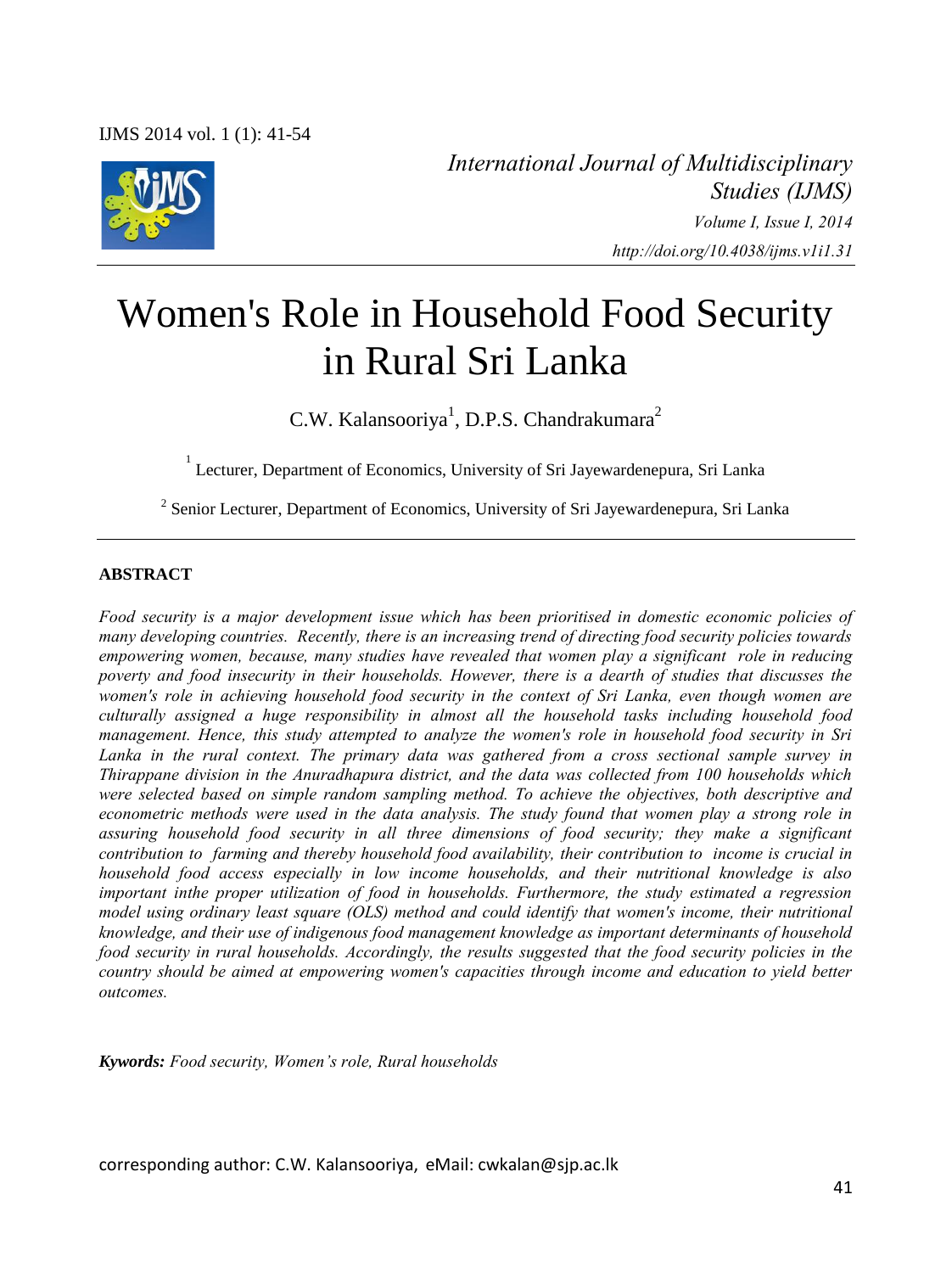### **1. INTRODUCTION**

Food security, being one of the major issues of the present development dialogue, has been prioritised in domestic economic policies of many developing countries and are also in the agendas of many international organizations especially in the Food and Agriculture Organization (FAO). According to the definition put forward by FAO (1996), food security exists when all people at all times have access to sufficient, safe and nutritious food to maintain a healthy and active life.

Generally, food security has three dimensions; availability, access and utilization, and it can be analyzed in two levels; macro level and micro level. The macro level or national level food security mostly aims at the food availability aspects, while the micro aspects focus on household or individual food acquirement and utilization aspects. Hence, the micro level food security or the household food security depends on many factors such as agricultural production, market availability of food either through national production or imports, income earning opportunities of household members, food aid received to households, intra household decision making, resource allocation and responsibility sharing, care practices in households, and health care given to the household members, etc. In view of all the above factors, household food security can be considered as a multidimensional- multi facet issue which needs an integrated approach to analyze. According to Johnson-Welch et. al. (2000), gender analysis creates the opportunity, and provides a framework for developing such an integrated approach for analyzing household food security.

Gender analysis is important in analyzing household food security due to many reasons. The roles that men and women play regarding food security in their households are usually different; while both men and women are income earners, women play an important role in food security as food producers, processers and preparers, household managers, and food providers for their families. Because of their multiple roles in households, it has been identified that women are key players in overcoming food insecurity at household level. Therefore, strengthening women by enhancing their employment opportunities, assets ownership, credit availability and human capital, is identified as an effective strategy for improving household food security (Quisumbing & Smith 2007; Roberts 2001; Smith & Haddad 2000).

In Sri Lanka, the role that women play regarding household food security would not be much different from many other developing countries especially, within the cultural context of Sri Lanka, women are pre-dominantly assigned the role of food preparation and food management within the household. However, there is a dearth of research which comprehensively address this area and proves the relation between women and household food security.

#### **a. The research problem**

Mainstream Economics does not take into account the difference of the economic behavior of men and women. Theories in Economics have been developed on the assumption that there is no difference between men and women in terms of their contribution to production, consumption, resource allocation, decision making, etc. However,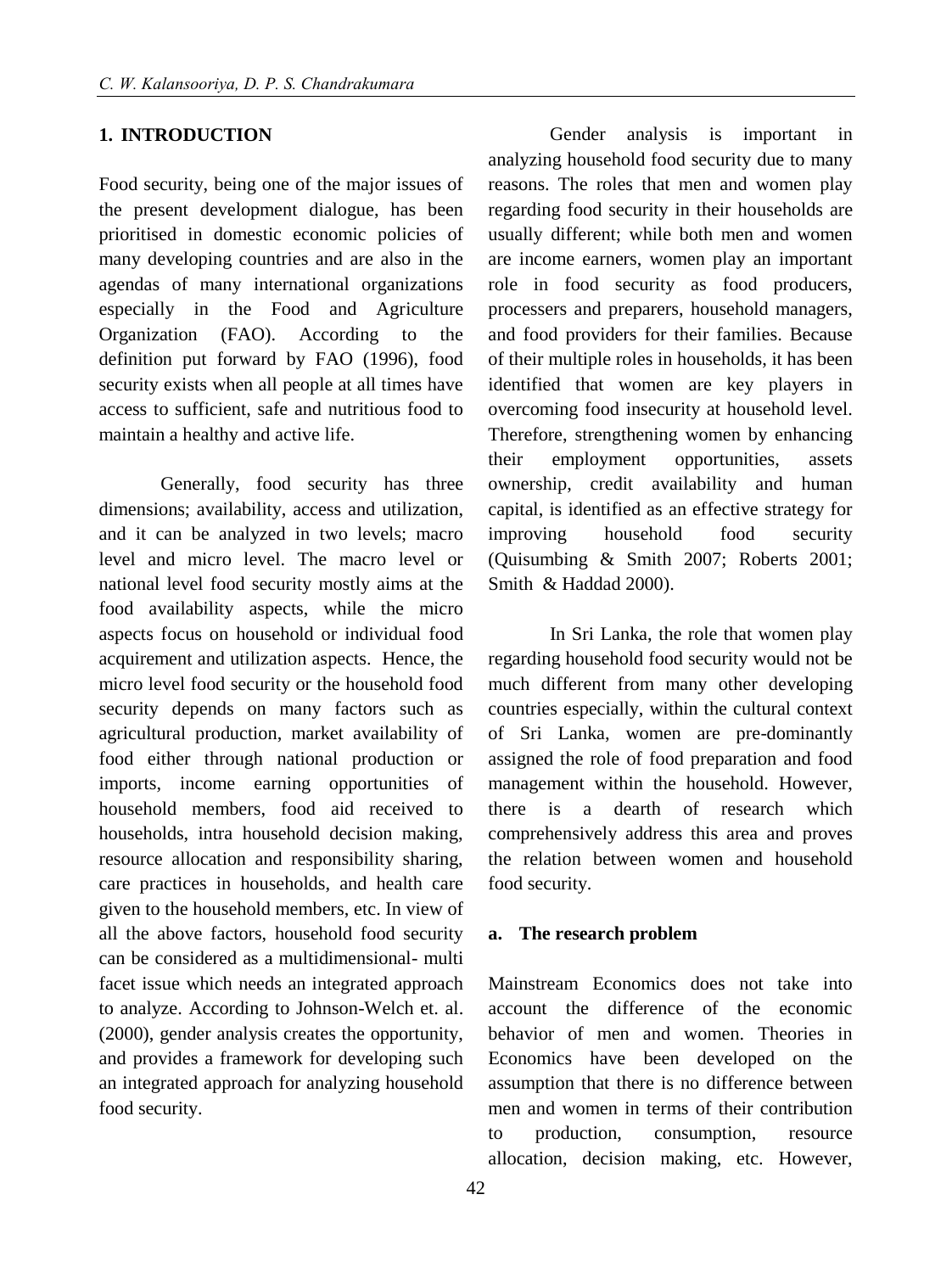some researchers have found that females are different from males in the above activities. Emphasizing on the food security in some African and Asian countries, researchers reveal that women play a crucial role in improving the food security at the household level. For example, Quisumbing et al, (1995) showed that women always prioritize household food needs than men do and therefore women's income significantly improve household food consumption and hence children's nutritional status in developing countries. Similarly, Kennedy & Peter (1992) found that the proportion of income controlled by women has a positive influence on household caloric intake in Kenya and Malawi. Furthermore, many studies show that women's education make a positive impact on agricultural productivity, dietary quality, and children's nutritional status (Ekanayake et al, 2003; Garret & Ruel, 1999; Gunesekara, 1999; Levin et al, 1999; Olumokaiye & Ajayi, 2006; Quisumbing, 1996, Varium et al, 1999).

However, a controversy arises with the women's role, especially with women's employment, as several studies reveal the dietary quality of a household is badly affected by women's employments (Haddad & Hoddinot, 1991; Levin et al 1999; Rao, 2005; Varium et al, 1999). According to them, women's involvement in income earning activities forces them to face a tradeoff between time allocation for employment and household chores. Furthermore, there is a controversy about the food security achievements with the female household headship, as some studies show that household food security is better off with female household headship (Kennedy & Peter,1992; Levin et al. 1999) while some studies show that it is worse off (Babatunde et al. 2008, Kassie et al. 2012) and some show

there is no significant difference in the food security between male headed and female headed households (Malik and Rafi, 2010; Garrett and Ruel, 1999).

In the context of Sri Lanka, it can be identified that the existing literature that reviews food security mostly analyses the macro level (national) food security, and concentrates on analyzing food availability, mostly rice. There are few micro level studies which analyzes household level food consumption, and very few of those have been designed to investigate the women's role. However, those studies concentrate on either calorie consumption measures which interrelated with poverty line definitions (Rathnayake & Weerahewa, 2003) or on anthropometry measures (Ekanayake et al., 2003; Gunesekara, 1999). On the other hand, those studies had not taken into account the women's role in all three dimensions of food security. Accordingly, this study attempts to solve the problem that whether the women play a significant role in assuring household food security in Sri Lanka in the rural context.

# **b. Aim and objectives**

The aim of the study is to analyze the women's role in assuring household food security in Sri Lanka in the rural context. In order to achieve this aim the study attempts to fulfill the following specific objectives.

- i. To investigate the women's role in each dimensions of food security.
- ii. To identify the determinants of household food security with special interest on women's role.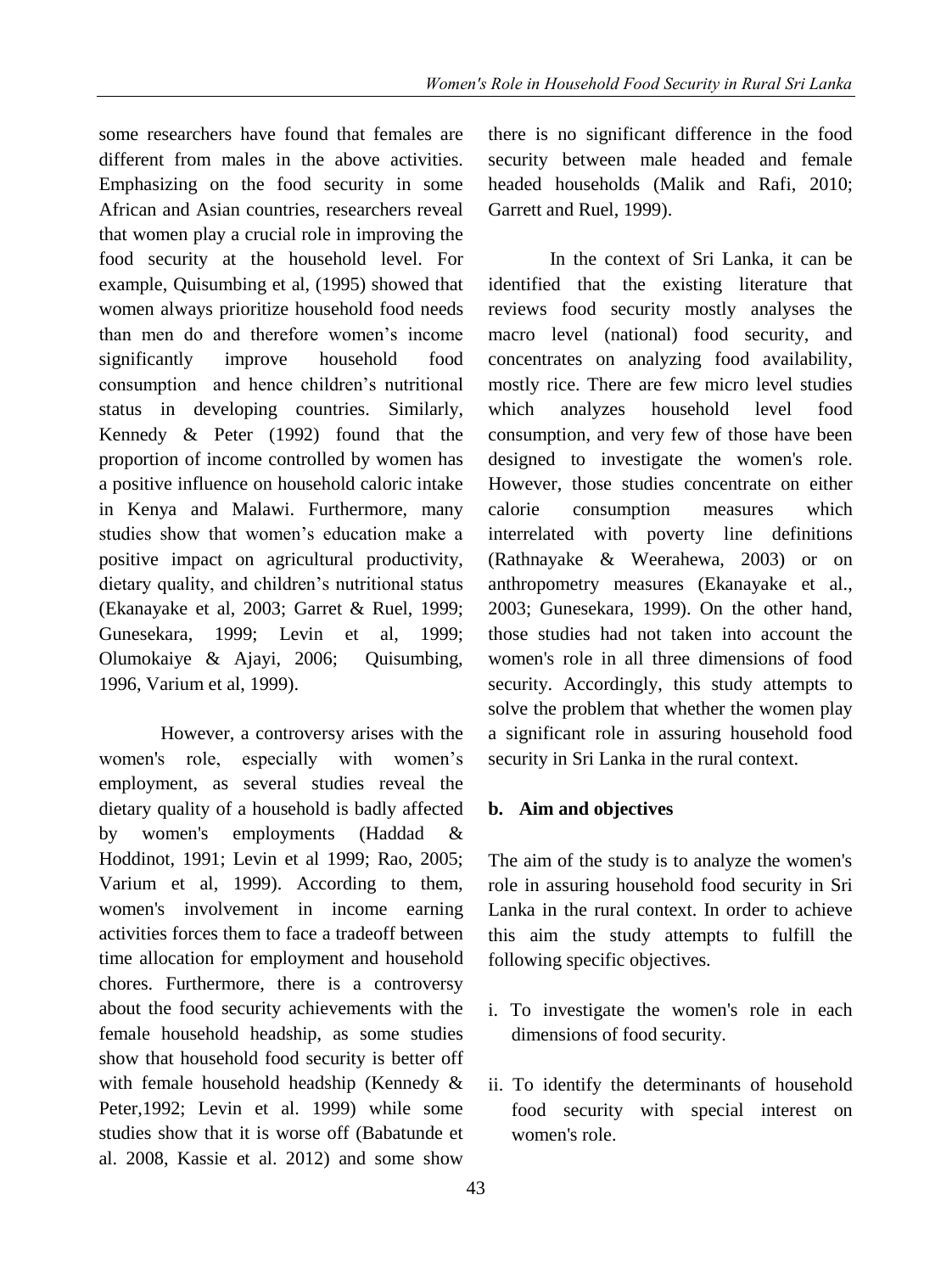#### **c. Significance of the study**

Food security is an important development issue frequently addressed by development policies in Sri Lanka. Historically, many food security programs were implemented in the country to overcome food insecurity problems at the household level. However, some of those programs failed in achieving their objectives while some of them yielded successful results. One reason for the failure of some food security programs would be the un-identification of the gender division of responsibilities within the household in assuring food security by the development planners. False assumptions about households as a unit might not produce the expected outcome in case of food security. The identification of gender roles in household food security is very important in policy making as the policies can be directed on most influential groups in reducing food insecurity within households. Therefore, a sound study which analyzes the gender roles in household food security would fill the dearth of research in the field and the result of this study will be beneficial for policy formulations which aim to overcome the food insecurity problem in the country.

## **2 MATERIALS AND METHODS**

This study was entirely depended on the primary data which was collected from a sample questionnaire survey. The questionnaire survey was administered in the form of face-toface interviews. To represent the rural population in Sri Lanka, the Anuradhapura district was selected and the sample was selected from the Thirappane division in the Anuradhapura district since 100% of the population in Thirappane is recorded as rural. The Thirappane division consists of 41 Grama

Niladari (GN) divisions including 82 villages. To cover different kinds of agricultural activities, four Grama Niladari divisions were selected to obtain the sample, namely, Indigahawewa (paddy, chenna, vegetables), Wellamudawa (paddy, corn), Punchikulama (Paddy, vegetables) and Mawathawewa (chilies). Following simple random sampling method 25 households were selected from each GN division totaling to 100 households.. The questionnaire was basically directed to the primary women in each household while a primary woman is defined in this analysis as a female member in the household who most actively participates in the household activities such as food preparation in the household. Accordingly, the primary women were consisted of female household heads, spouses of male headed households, and any other elderly female persons in the households like daughters or grandmothers.

#### **a. Analytical methods**

This study was conducted within the framework of positivist paradigm that uses quantitative analytical techniques. However, it used the nonexperimental observation method to solve the problem. As such, the study used both descriptive and inferential statistical methods in order to achieve the objectives. Descriptive statistical methods were primarily used to identify the socio economic background of the sample and also it used to examine the women's role in three dimensions of food security. Accordingly correlation tests and chi-square tests were used to test the relationships.

A regression analysis was carried out in order to identify the factors affecting household food security with special interest on the factors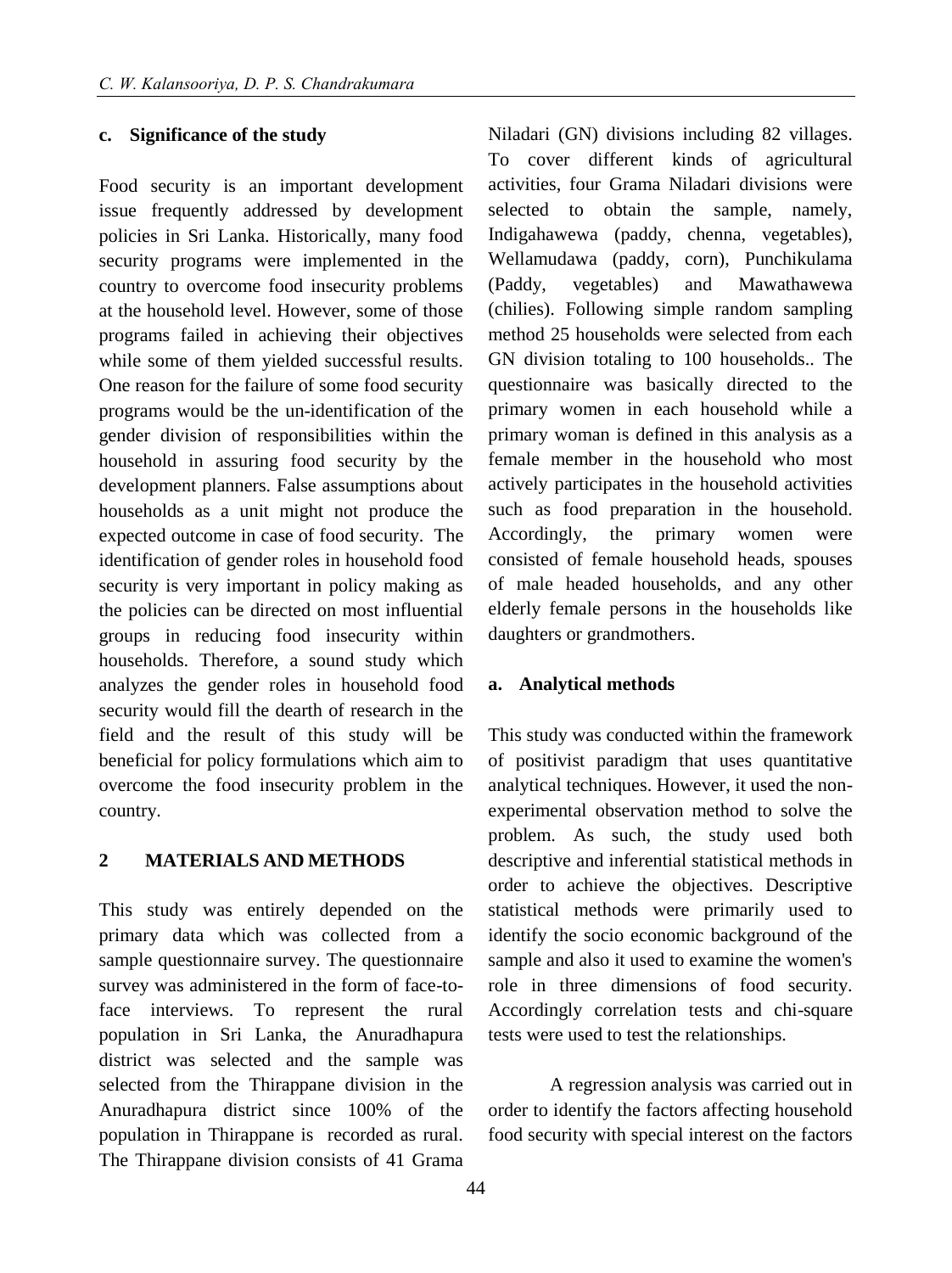which demonstrate the women's role in a household.

- $Z = f(X_1, X_2, X_3, \ldots, X_n; Y_1, Y_2, Y_3, \ldots, X_n)$
- Z = Level of food security (Household Dietary Diversity Score)
- $X_1, X_2, X_3, \ldots, X_n$ : General variables
- $Y_1, Y_2, Y_3, \dots, Y_n$ . Variables demonstrate the women's role

The dependent variable of the regression was the household food security and it was measured using Household Dietary Diversity Score (HDDS). The data for calculating HDDS was obtained through the questionnaire which included questions on food consumption within the recall period of the last 24 hours. There were 12 food groups included in the questionnaire according to the international guidelines of constructing HDDS (Swindale and Bilinski, 2006) with the consideration of local food consumption patterns (Jayawardene et al. 2013). Accordingly, the 12 food categories included in the questionnaire were; cereals, other starchy foods, vegetables, green leaves, fruits, meat, eggs, fish and sea foods, pulses/ legumes and nuts, milk and milk products, oil and fats, and sugar and beverages. The respondents were asked whether they consumed each of those included in the above food groups and assign the value '1' for positive answers and '0' otherwise. The respondents were instructed to include the food groups consumed by household members in the home, or prepared in the home and consumed outside the home. As a general rule, food consumed outside the home but was not prepared in the household were not included. The calculation of HDDS was simple. It was the simple sum of the answers of each food group. Since there were 12 food groups, the HDDS varied between 0 and 12.

The selection procedure of independent variables for the model followed several steps. Initially two sets of explanatory variables, which were assumed as useful in analyzing household food security, were identified based on the conceptual background behind the research problem, on the findings of the existing literature and on the logical thinking of the problem. They consisted of the general variables affecting household food security (X's) and the variables which demonstrated the women's role (Y's). However, it was not possible to include all the identified variables into the final model as some variables showed weaker correlations with the dependent variable and higher correlations between independent variables leading to a multicollinearity problem. Hence, after a careful consideration of the correlations, only few variables were selected as independent variables in the final model. Accordingly, 'family size', 'household total income', 'female contribution to household income', 'education level of the primary women', 'household level food crop growing', 'intention of preparing nutritious food within the household' and 'the use of indigenous knowledge for household management' were the variables included into the final model as explanatory variables.

It is also important to mention how the variables that demontrated the women's role were constructed. The variable 'female contribution to household income' was taken as the proportion of household income earned by the female members in a household. Since the discriptive analysis proved some pattern of the HDDS, according to the percentage of female income contribution, it was decided to categorize the female income contribution into two, as 'above 50% of contribution' and 50% or below. Accordingly, two dummy variables were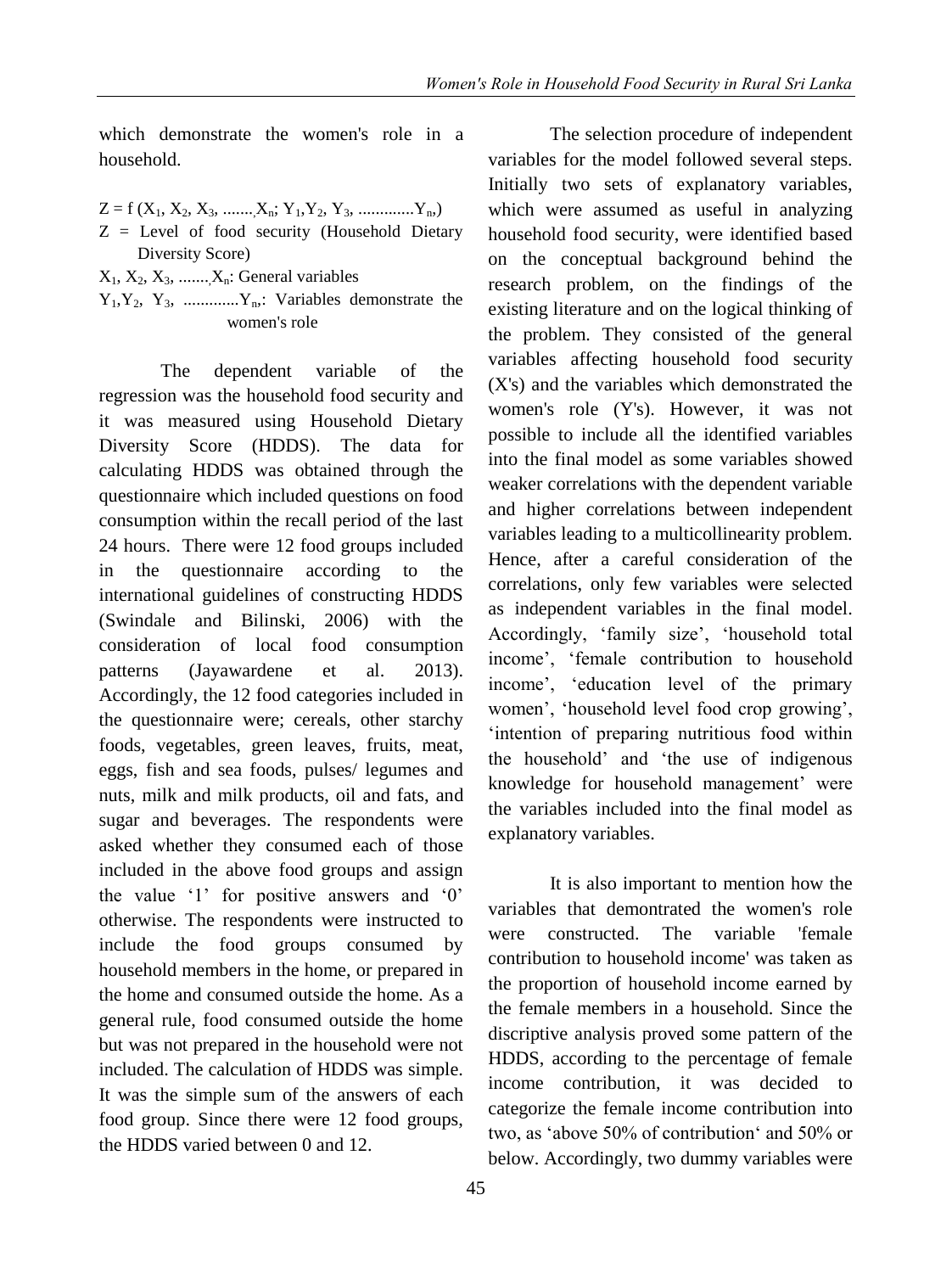incorperated into the model to demonstrate the female income contribution.

Education is generally used in models as a categorical variable. This study divided education into two categories viz.,'up to O/L', and 'A/L and above'. Hence, two dummy variables were used to identify the impact of the education level of the primary women. 'Household level food crop growing' was another variable, which was used to measure the women's role since the data showed more than 75% of the responsibility of household level food crop cultivations were held by women in the households. The respondents were asked whether they cultivated food crops for home consumption and value '1' was assigned when the answer was 'yes', while it was '0' otherwise. Accordingly, the observed data in this regard was incorperated in the model as a dichotomous dummy variable.

The variable 'intention of preparing nutritious food within the household' was also a dummy variable that was constructed by considering the respondents' anwers for two questions in the questionnaire. One was whether he/she had a concern on food preparation methods that saved the nutritional quality of food (e.g. boiling, heating or frying). Second, whether he/she normally tried to prepare a balanced diet for each meal. By considering the answers for both questions, households were categorized into two, as households which had no intention of preparing nutritious food and households which had such an intention.

The use of indigenous knowledge for household management' was another variable which demonstrated the women's role. The indigenous knowledge comprised of some food preservation and food management methods which were learnt from older generations. Usually, women transfer the indigenous knowledge and traditional practices from generation to generation and help maintain a smooth consumption of food in the household. Therefore, the respondents were asked whether they used such methods when they manage household food consumption and value '1' was assigned for positive answers while '0' for otherwise. Thus, it was included in the model as a dichotomuos dummy variable.

By incorporating the above variables the regression equation was estimated by using the OLS method and it was tested for the violations of OLS assumptions.

## **3 RESULTS AND DISCUSSION**

#### **a. Level of food security**

The mean HDDS was recorded as 6.89 in the sample. The minimum number of food categories consumed by the rural dwellers was two, while the highest score was 12. The highest percentage of households consumed at least 7 food categories in a day.

# **b. Women's role in household food availability**

Involving in agricultural activities is an important factor of household food availability in rural households. Accordingly, 74% of households were recorded as engaged in some kind of agricultural activity either in the form of income oriented farming or consumption oriented farming. Considering the gender of the person who is responsible for agricultural activities, the data recorded that out of all farmers in the rural households who earned an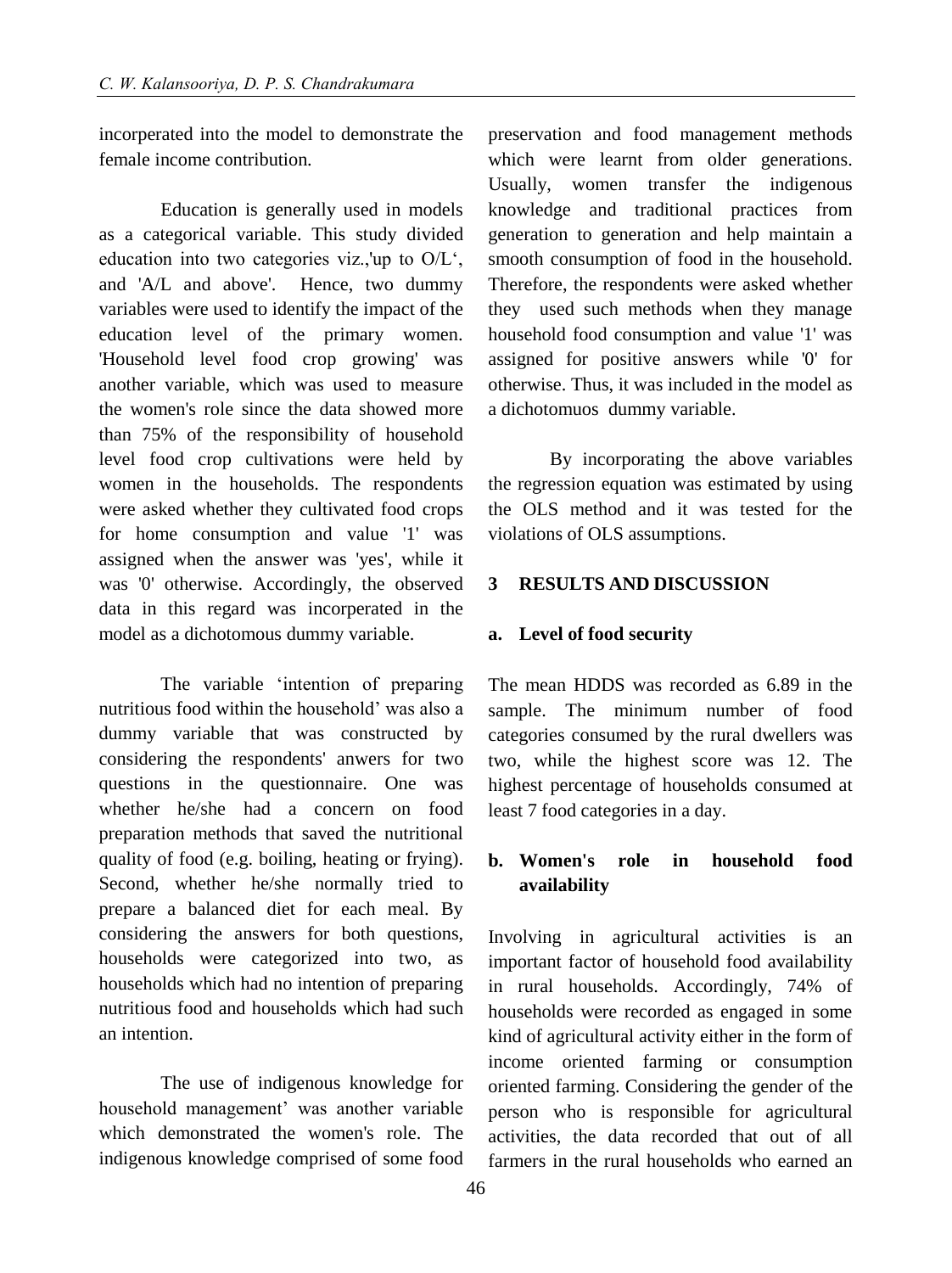agricultural income, 74% were males while 26% were females.

However, the female involvement in agriculture cannot be estimated by only considering whether they were farmers or not. Even though, they were not recorded as farmers, they contributed to farming through their labour in many ways of the farming activities. Out of all households with agricultural activities, 88% of households were recorded as they had employed family female labour for their agricultural activities which ranged from planting to selling the crop. The study categorised the female contribution of agricultural activities from the lowest contribution to the full contribution. It was found that women had contributed more than 75% of the total labour required for farming in the majority of farming activities.

However, the important point noted in the study was that females were not considered as farmers even though they were almost totally responsible for a majority of the farming activities. Therefore, the study attempted to identify why females were not considered as farmers and found that the basic reason was the ownership of land. The title of the farming activities was based on the ownership of land and majority of rural land was owned by males. Respectively, 86 and 87 percent of household heads who owned dry lands and wet lands were males. Based on the ownership of land, females might not be considered as farmers even though they contributed to the entire agricultural process.

Other than food crop growing, another important aspect of food availability at household level is whether that household keeps food stocks (store) within the household at all the time for consumption. Maintaining food stocks is very important in the rural context since the proximity to market is not facilitated and would be difficult and costly to purchase food on a daily basis. According to the findings, woman was the key responsible person in the household with regard to making food available in the household to avoid sudden shortages. The data revealed that maintaining food stocks in the household is positively related with women's income and education, implying that more educated women as well as women who earned more income tend to pay higher attention on maintaining food stocks in the household.

 Moreover, the data showed that the use of indigenous knowledge for household food management positively affected the household food security. In the sample, majority of the women were recorded as they apply some kind of food preserving method in their households to keep food available when food is scarce. Drying vegetables, jackfruit, manioc and inland fish, preparing pickles and storing underground were some of those food preservation methods that they had applied.

## **c. Women's role in household food access**

Household income is the major determinant of food access of a household. The data suggested a strong positive correlation between household total income and the HDDS score. Considering the female contribution to household income, 40% of households in the sample were recorded as having some kind of female income. The proportion of female income in the household showed a positive relationship with the HDDS in general, although an interesting pattern could be observed from the data for different female income shares. At lower levels of female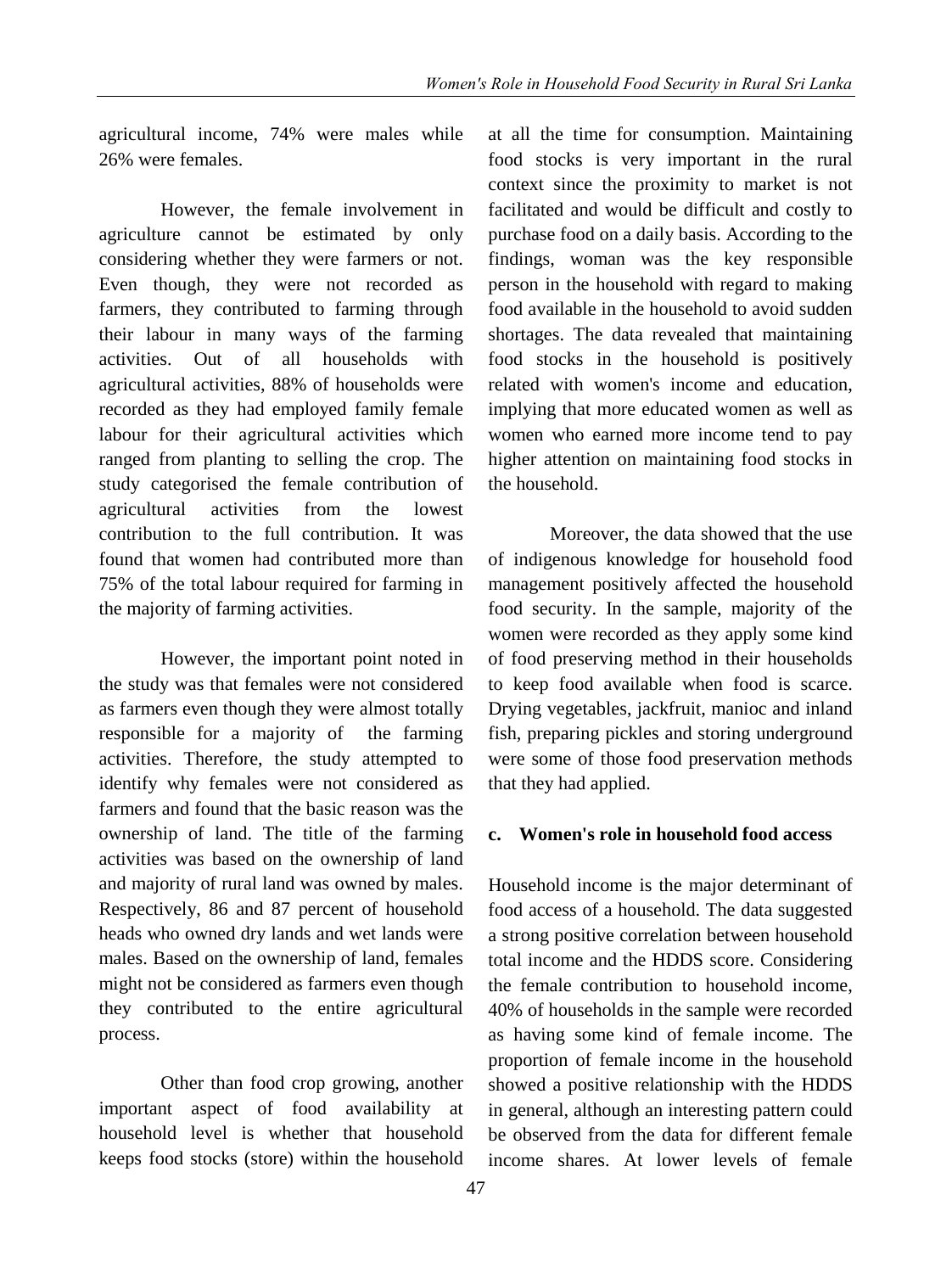income shares (female contribution for household income was less than 50%), households recorded a higher level of HDDS, but at higher level of female income shares (female contribution to household income was more than 50%) the recorded HDDS level was relatively low.

The above pattern can be explained in two ways. Firstly, through the relationship between the female share of the income and the total income of the households. It is important to notice that the recorded correlation between the total household income and the female share of the income was negative, implying that the female share of income is high for low income households. Accordingly, the relationship between the female share of the household income and household food security can be interpreted as, when a household has a higher female income share, the household tends to be poor, and therefore, a higher percentage of those households recorded lower level of HDDS. The second way of interpreting the relationship is the assigned work load for a woman in a household. A woman, who is holding a higher share of household income means that she may have to work longer hours in a day and has to reduce the time allocated for household chores like food preparing. As a result, she would be unable to produce a diverse diet for the household members.

Even though the descriptive analysis showed a lower level of HDDS with higher female contribution, the regression estimates showed that the impact generated from female share on HDDS was higher when female contribution for household income is higher. Such a situation can arise due to the higher dependency of households on female income as

a result of the higher female contribution to household income.

Apart from the direct impact made from the female income, it indirectly affects the household food access by improving the ability to maintain a smooth consumption in the household by avoiding sudden food shortages. Households' ability to maintain a smooth consumption was measured by asking a question from households on how they managed the food consumtion when they received an income on a monthly basis or with certain gaps. The answers to this question helped identify four types of households such as 'households which maintained a balanced consumption, households which maintained a balanced consumption with minor difficulties, households where consumption lowered at the tail-end of the income period, and households which depended on debt for consumption. Accordingly, a significant positive relationship could be observed between the ability to smoothing the consumption and the female share of income (Spearman correlation  $= 0.402$ , p value  $=0.000$  implying that higher the female share of income, higher is the ability to smooth the consumption. For example, 76% of households, which recorded as high female income share, were able to maintain a balanced consumption throughout the income interval while only 34% were able to maintain a balanced consumption within the households which had no female income. Furthermore, the study found that households have a higher ability to maintain a smooth consumption, which leads to a higher possibility of being food secured, when the households' income was managed by women (Chi square value  $= 22.72$ ,  $df = 3$ , p value = 0.000). For example, out of the households where females managed the expenditure, 56% recorded a balanced food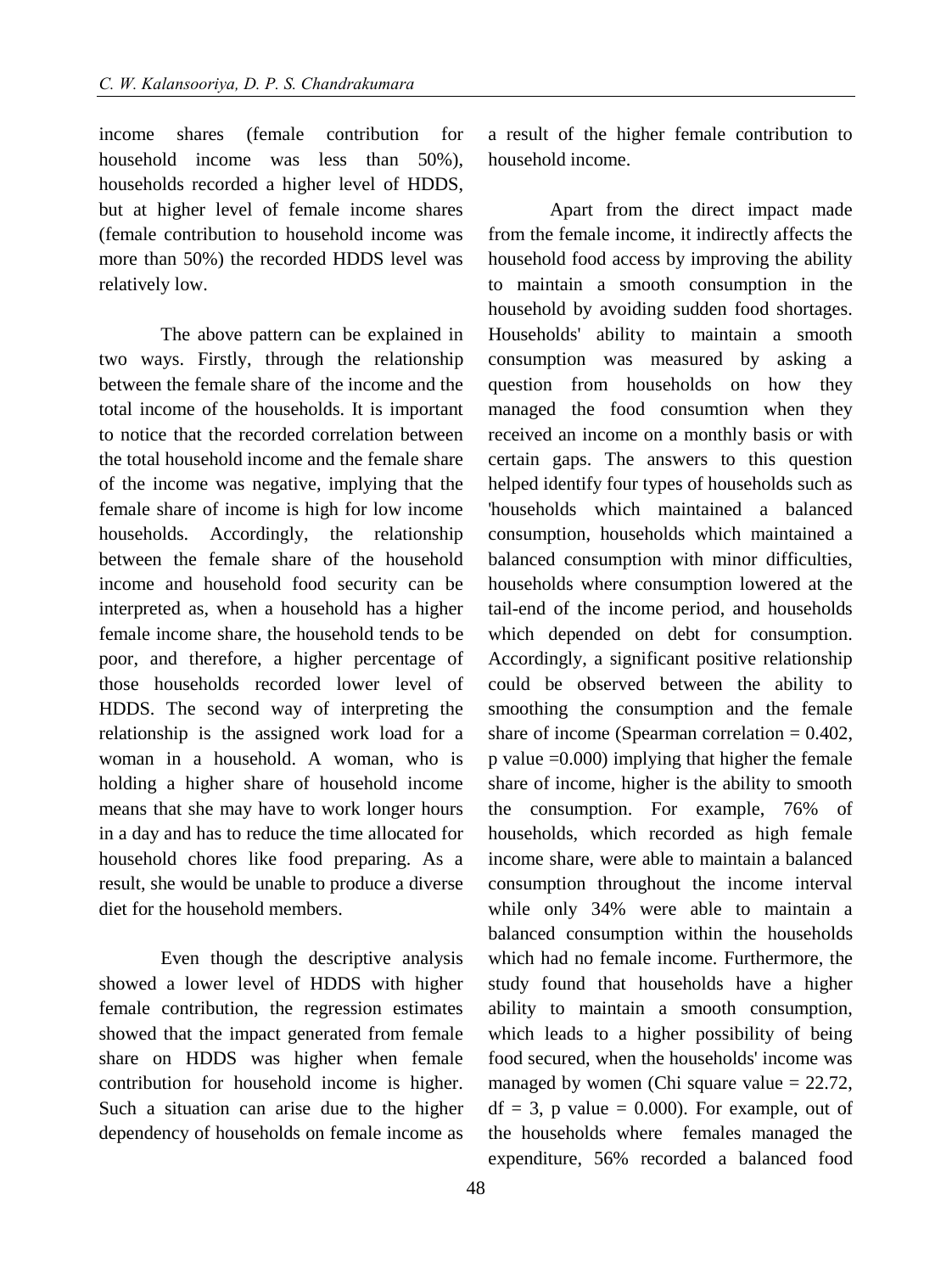consumption, while it was only 31% for the male-managed households Furthermore, 16% of male-managed households recorded as relying on debt compared to 3% of female managed households.

# **d. Women's role in household food utilization**

Since the ultimate use of food depends on the preparation of food, the utilization dimension of food security is directly linked with women's role in the households. Women were the main food preparers in the majority of households as nearly 80% of households recorded as women prepare the household meals. The study found that the women's education and their intention of preparing a nutritious diet, positively correlated with the diversity of the diet consumed by the household members. The recorded HDDS of households was higher with the higher education of the primary women and with the higher intention of preparing a nutritious meal.

The intention of preparing nutritious meal in housheolds was quite low and only 27% of households paid attention to it while 26% of households recorded that they had no concern for it at all. It was assumed that the households' intention on preparing a nutritious food was associated with the education levels of the primary woman. Likewise, the results showed a significant positive relationship between the intention of preparing nutritious food and the education level of the primary women (Spearman correlation  $= 0.416$ , P value  $= 0.000$ ). For example, 75% of primary women who had no education recorded a low concern on the preparation of nutritious food while 71% of primary women who were university graduates had a higher interest on preparing nutritious food. Women's education has specially affected the nutritional quality of the diet prepared in the household. The households, where the women were more educated, consumed more fruits, more fish and more milk and milk products compared to the households with less educated primary women.

The study also revealed that women paid a higher attention on preparing food within the households rather than consuming food prepared outside. Only 16% of households were recorded consuming food prepared outsidue where they admitted tooccasionally eating takeaway food as their main meal. An attempt was made to analyse the tendency of eating food from outside the home when women are employed. However, the data did not suggest such a relationship.

# **e. Determinants of household food security**

According to the regression results in Table 1, the Household Dietary Diversity Score which was determined autonomously from the model was approximately 3 points. The 'size of the family' positively affected, as 0.29 points increase in the HDDS with the increase in one additional member in the family. That means households can gain a higher diversity of the diet when there are more family members in the household.

Total household income showed a significant positive impact on household dietary diversity, in such a way that a 1,000 rupee increase in household income results in a 0.216 point increase in the HDDS. The direction of the impact is agreeable since income is a basic requirement for household food access. Higher income households can acquire more food to fulfill their consumption needs, resulting in a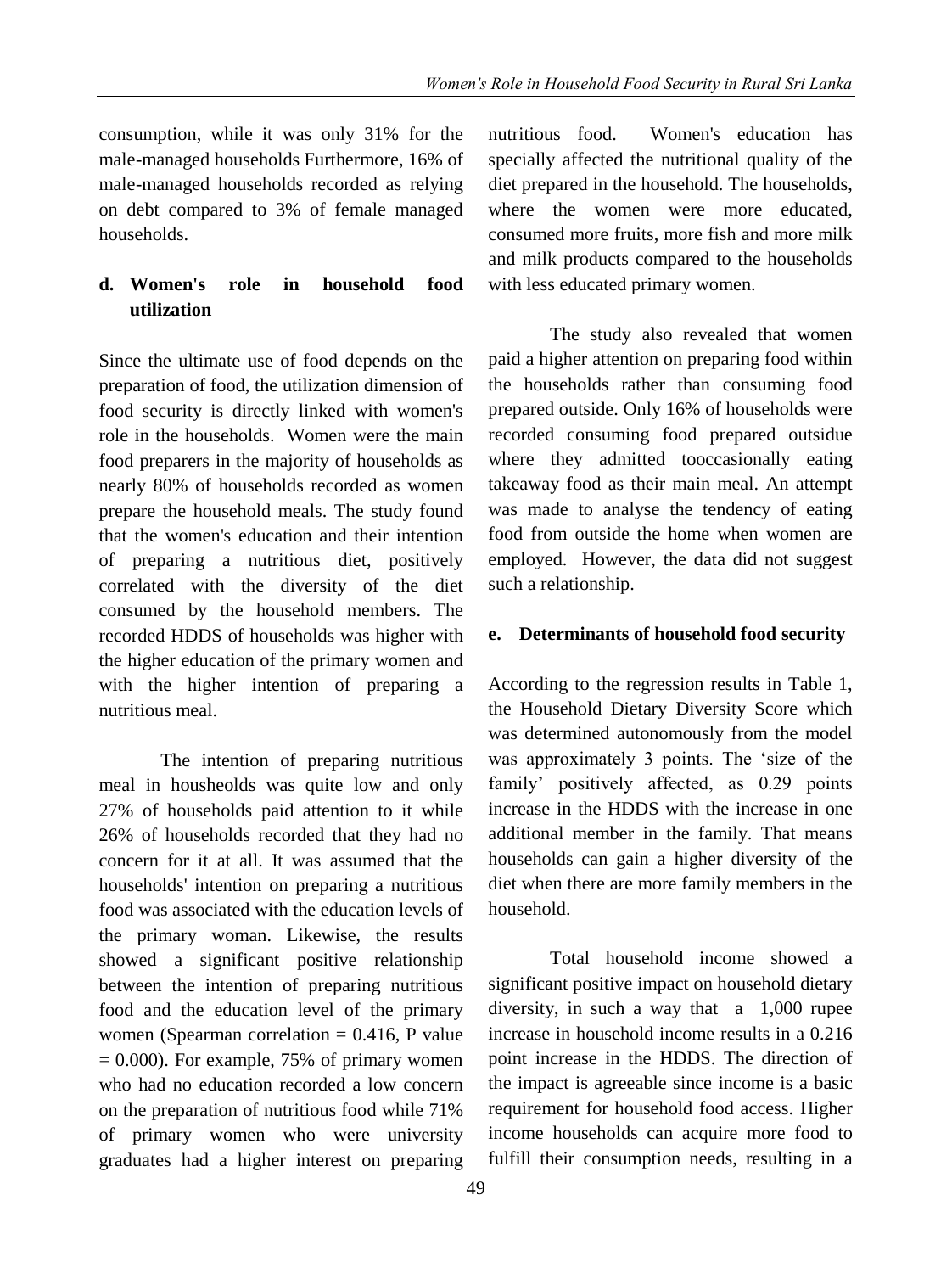consumption of more varied diets compared to low income households. However, the intensity of the impact is contencious, as the HDDS is only slightly improved by the increasing income of a household. By nature, the income elastisity for food items is very low, especially for staples. But the question is whether it is applicable for the variation of the diet as well. Do people not tend to consume a variety of foods which provide different nutritions with the increase in income? According to the findings of this study rural dwellers do not significantly change the consumption pattern or do not variate the diet in response to a change in income. This may rather be so because their diets are hevily dependant on the staples which are grown by themselves.

The female share of income of a household has made differential impacts on household dietary diversity depending on the size of the contribution.The female income contribution has not made any impact on the HDDS of households in which females contributed to less than 50% of the total household income. If they contributed tomore than 50% of household income, then the HDDS of those households was 0.8 higher compared to those where there was no female income contribution. The result is rational as the consumption of those households with higher female income share is highly dependant on the incomes of females.

The impact of education level of the primary women on the HDDS was quite ambiguous as women's education had not made any significant impact on the HDDS of rural households. Instead of education, the household intention of preparing a nutritios meal makes a higher impact on dietary diversity of a housheold. The HDDS score was 1.134 higher

when women had a higher intention on preparing a nutritious meal, compared to the households which did not have such an intention. This intention is crucial for consuming a varied diet in rural housheolds since the rural dwellers' attention on maintaining a diverse diet is very poor even though they have the ability to do so.

# **TABLE 01**

| Results of the OLS estimation (Dependant variable:<br><b>Household Dietary Diversity Score</b> |              |
|------------------------------------------------------------------------------------------------|--------------|
| <b>Explanatory variables</b>                                                                   | Rural        |
| (Constant)                                                                                     | $3.011**$    |
|                                                                                                | (3.436)      |
| <b>Family Size</b>                                                                             | $0.286*$     |
|                                                                                                | (2.288)      |
| Household total income                                                                         | $2.16E-04**$ |
|                                                                                                | (2.955)      |
| Female contribution to household<br>income                                                     |              |
| 50% - 100% female                                                                              | $0.811*$     |
| share of income                                                                                | (2.079)      |
| 0% - 50% female share of                                                                       | 0.799        |
| income                                                                                         | (1.743)      |
| Education level of the primary                                                                 |              |
| women                                                                                          | 0.625        |
| Up to $O/L$                                                                                    | (1.524)      |
| A/L and above                                                                                  | 1.212        |
|                                                                                                | (2.327)      |
| Intention of preparing nutritious                                                              |              |
| food within the household                                                                      | 1.134*       |
| $(higher=1, lower=0)$                                                                          | (2.643)      |
| Use of indigenous knowledge for                                                                |              |
| household management                                                                           | $0.777*$     |
| $(yes=1, no=0)$                                                                                | (2.396)      |
| Household level food crop growing                                                              |              |
| $(yes=1, no=0)$                                                                                | 0.178        |
|                                                                                                | (0.216)      |

\*\*Significant at 1% \*Significant at 5%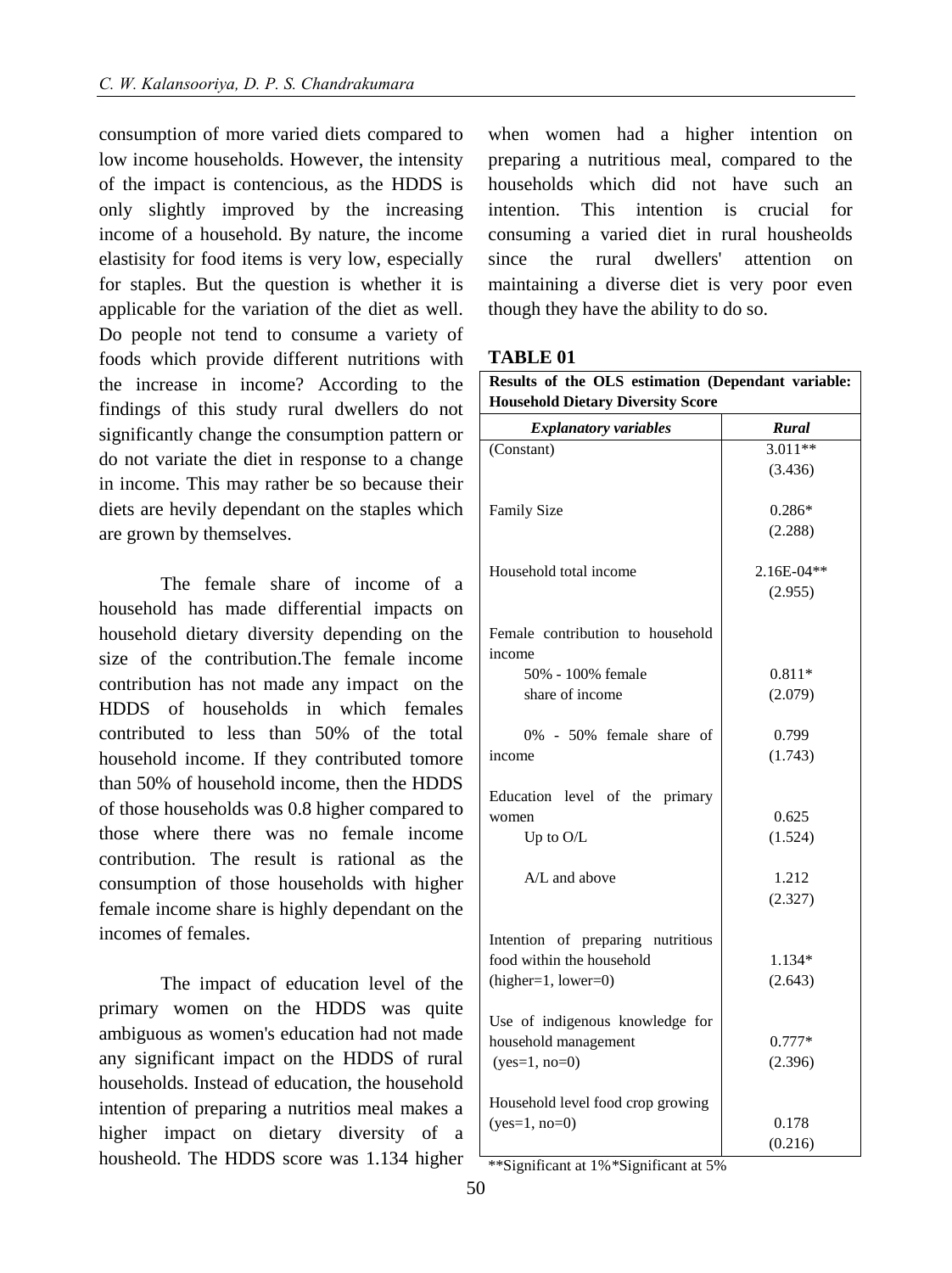Another interesting result which was derived from the study was that the HDDS increases by 0.77 points when women use the indigenous knowledge on household management, compared to the households where there was no such thing. Surprisingly, the cultivation of food crops at household level had no impact on the dietary diversity of rural households. This would probably be because the rural dwellers' consumption relies much on staples which grow at their household level.

## **4 CONCLUSION**

The aim of the study was to acheive two main objectives. In response to the first objective, the study concluded that the role played by women in their households in achieving food security is immense when considering all three dimensions. In terms of the second objective; food availability, the study found that rural households fulfill a majority of their food needs (staples) from their own cultivation, although the home growing food crops did not increase the diversity of the diet consumed. More importantly, a large part of the responsibility of home growing food crops is taken up by women in households. Other than the contribution to the growing of food crops, women's involvement in making food available in the household could be seen from their effort in maintaining food stocks in the household. In a majority of households women were the main responsible persons in keeping food available in households, and it was found that they took the advantage of their indigenous knowledge in doing so.

 Similarly, the study suggests that women's contribution in household income is significant for improving food accessibility especially in the low income households. The impact made from the female income share on food security is high with higher female income shares, since the households predominantly depend on female income in such cases. Apart from the direct impact made from the female income, indirectly it affects household food access by improving the ability to maintain a smooth consumption in the household by avoiding sudden food shortages. Furthermore, the study found that households had a higher ability to maintain a smooth consumption which leads to a higher possibility of being food secured, when the households' income was managed by women.

The utilization aspect is the major dimension of food security in which women play a dominant role, since food preparation and distribution within the household is basically done by women in households. The study found that women's interest on preparing a nutritious meal positively affected household food security in general. Furthermore, the consumption of some food groups which contained more essential micronutrients was high with a higher contribution of female income and the higher female education as well. The study also revealed that even though women face time constraints in providing care for household members since they are engaged in many income earning and other productive activities, they pay a higher attention to preparing meals within the household than turning towards takeaway foods.

Regarding the second objective, the study could identify that household size, household total income, women's higher contribution to household income , their intention towards preparing a nutritional meals, and their use of indigenous food management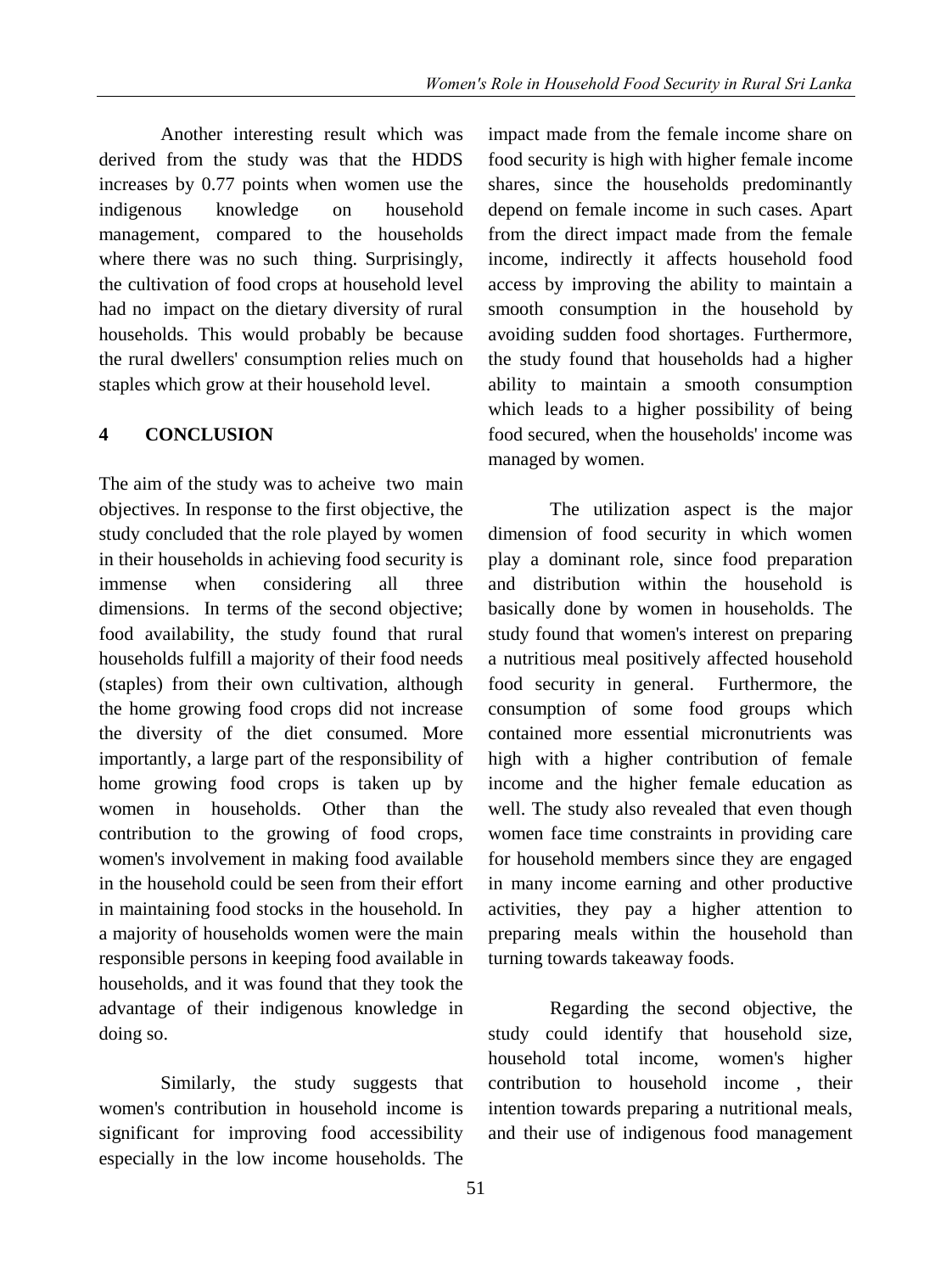knowledge as important determinates of household food security in rural households.

Hence, policy actions, which improve income earning opportunities for women, particularly in the low income households, are important in assuring food security. It would be very important to encourage women for small scale income earning opportunities, in which they can engage within the home or near their homes, rather than providing employments with high income but reducing the attention on household activities. Furthermore, a policy action towards improving nutritional knowledge among rural women is very important, since rural dwellers do not seem to maintain dietary diversity even though they have the ability to do so. It is not done because not much attention is paid for daily food consumption.

## **REFERENCES**

- ALDERMAN, H., HADDAD, L., HODDINOTT, J., & UDRY, C. (1995). Gender differentials in farm productivity: implications for household efficiency and agricultural policy: International Food Policy Research Institute.
- BABATUNDE, R. O., OMOTESHO, O. A., OLORUNSANYA, E. O., & OWOTOKI, G. M. (2008). Determinants of Vulnerability to Food Insecurity: A Gender-Based Analysis of Farming Households in Nigeria. *Indian Journal of Agricultural Economics, 63*(1), 116-125.
- CARLETTO, C., ZEZZA, A., & BANERJEE, R. (2013). Towards better measurement of household food security: Harmonizing indicators and the role of household surveys. *Global Food Security, 2*(1), 30-40. doi: http://dx.doi.org/10.1016/j.gfs.2012.11.006
- DCS. ( 2012). Labor force survey, 2011: Final Report. Colombo: Department of Census and Statistics.
- DS Thirappane. (2012). Sampath Pethikada. Thirappane Division
- EKANAYAKE, S., WEERAHEWA, J., & ARIYAWARDANA, A. (2003). Role of Mothers in Alleviating Child Malnutrition: Evidence from Sri Lanka. from http://www.pepnet.org/fileadmin/medias/pdf/files\_events/3r d\_dakar/Ishara\_Ratnayake.pdf
- FAO. ( 1998). *Gender and food security: Synthesis report of regional documents: Africa, Asia and Pacific.* Rome: Sustainable Development Department, Food and Agriculture Organization of the United Nations.
- FAO. (1996). Women and food security: Women the key to food security *Focus*. Rome: Food and Agriculture organization.
- FAO. (1996). Rome declaration on world food security and World Food Summit plan of action. World Food Summit 13 - 17 November 1996. Rome
- FAO. (2002). Food security: Concepts and measurements. In *Trade and food security: Conceptualizing the linkage, expert consultation*. Economic and social development department, FAO. Rome.
- FAO. (2011). The state of food and agriculture 2010-2011 *Women in Agriculture; Closing the gender gap for development*. Rome: FAO.
- GARRETT, J. L., & RUEL, M. T. (1999). Are determinants of rural and urban food security and nutritional status different? Some insights from Mozambique. *World Development, Vol. 27*(11), PP 1955-1975.
- GROSS, R., SCHOENEBERGER, H., PFEIFER, H., & PREUSS, H. (2000). The four dimensions of food and nutrition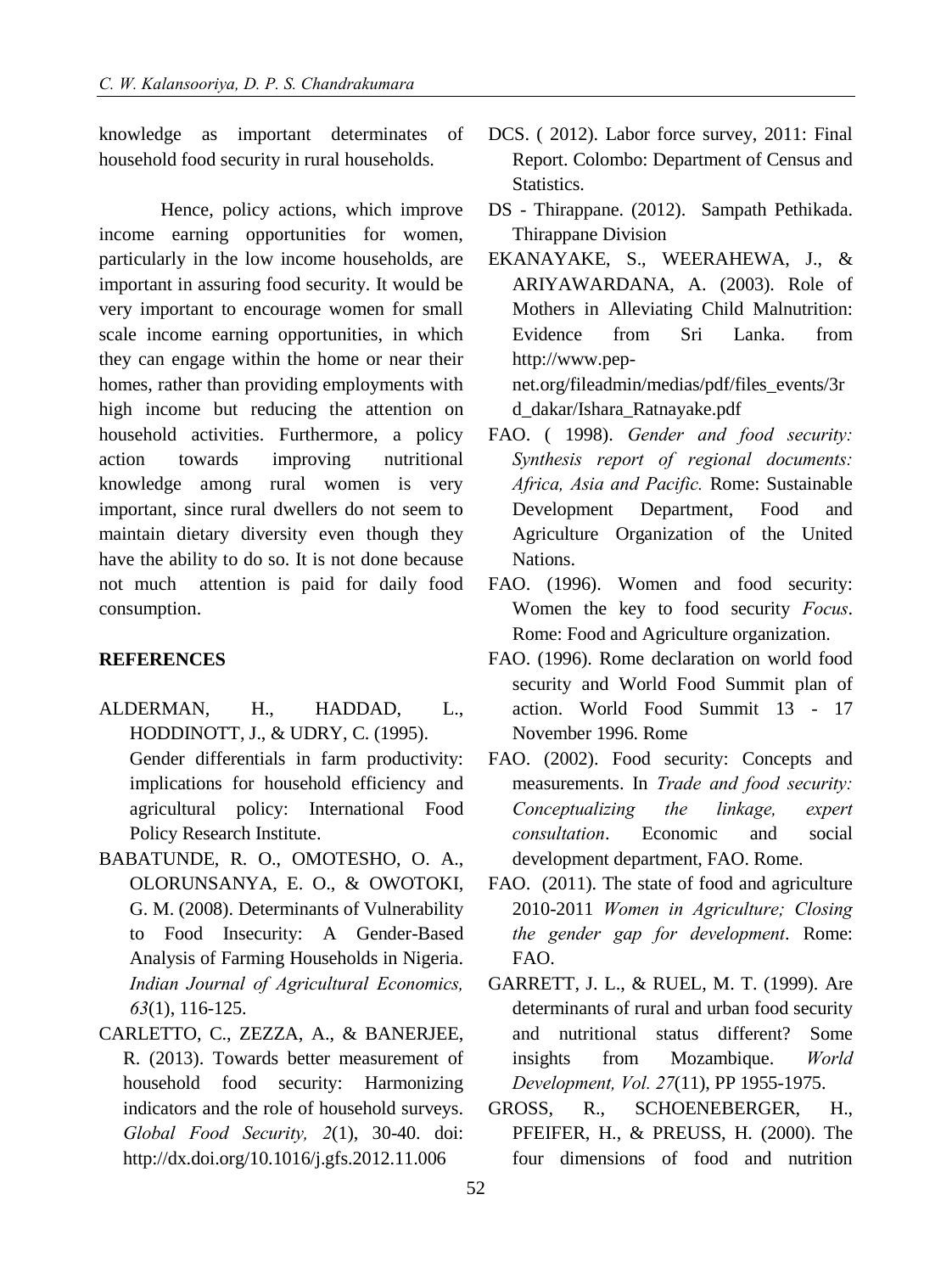security: definitions and concepts. *SCN News, 20*, 20-25.

- GUNASEKERA, H. R. (1999). Nutrition status of children in Sri Lanka. *Sri Lankan Journal of Population Studies, 12*, 57-73.
- HADDAD, L. (1992). The Impact of Women's Employment Status on Household Food Security at Different Income Levels in Ghana. *Food and Nutrition Bulletin, 14, no. 4*, 341-344.
- HODDINOTT, J., & HADDAD, L. (1991). Household Expenditures, Child Anthropometric Status and the Intrahousehold Division of Income: Evidence from the Cote d'Ivoire. *Research Program in Development Studies Discussion Paper, 155*, 77-96.
- HODDINOTT, J., & YOHANNES, Y. (2002). Dietary diversity as a food security indicator. Food and Nutrition Technical Assistance, Academy for educational development. Washington DC.
- IFAD. Food Security a conceptual framework. from

http://www.ifad.org/hfs/thematic/rural/rural\_ 2.htm

- IFPRI. (2000). Women ; The key to food security. Washigton D.C: International Food policy Research Institute.
- JAYAWARDENE, R., BYRNE, N.M., SOARES, M.J., KATULANDA, P., YADEV, B., & HILLS, A.P. (2013). High dietary diversity is associated with obesity in Sri Lankan adults: an evaluation of three dietary scores. *BMC Public Health 2013, 13:314*
- JOHNSON-WELCH, C., ALEMU, B., MSAKI, T. P., SENGENDO, M., KIGUTHA, H., & WOLFF, A. (2000). *Improving household food security; institution, Gender and Integrated approaches.* . Madison: BASIS.
- KABEER, N. (1990). *Women, household food security and coping strategies.* Paper presented at the Women's Nutrition. ACC/SCN Symposium Report: Nutrition Policy Discussion Paper. ACCUN Sub-Committee on Nutrition.
- KASIE, M., NDIRITY, S. W., & SHIFERAW, B. (2012). *Determination of food security in Kenya, A Gender perspective*. Paper presented at the 86th Annual Conference of the Agricultural Economic society, University of Warwick, UK.
- KENNEDY, E. ( 1991). Income Sources of the Rural Poor in Southwestern Kenya. In J. v. B. a. R. Pandya-Lorch (Ed.), Income Sources of Malnourished People in Rural Areas: Microlevel Information and Policy Implications: Working Paper on Commercialization of Agriculture and Nutrition (Vol. No. 5). Washington, DC: International Food Policy Research Institute.
- KENNEDY, E., & PETERS, P. (1992). Household food security and child nutrition: The interaction of income and gender of household head. *World Development, 20*(8), 1077-1085.
- KENNEDY, G., BALLARD, T., & DOP, M. (2011). Guidelines for Measuring. Household and Individual. Dietary Diversity: FAO.
- LEVIN, C. E., RUEL, M. T., MORRIS, S. S., MAXWELL, D. G., ARMAR-KLEMESU, M., & AHIADEKE, C. (1999). Working women in an urban setting: traders, vendors and food security in Accra. *World Development, 27*(11), 1977-1991.
- MALLICK, D., & RAFI, M. (2010). Are female-headed households more food insecure? Evidence from Bangladesh. *World Development, 38*(4), 593-605.